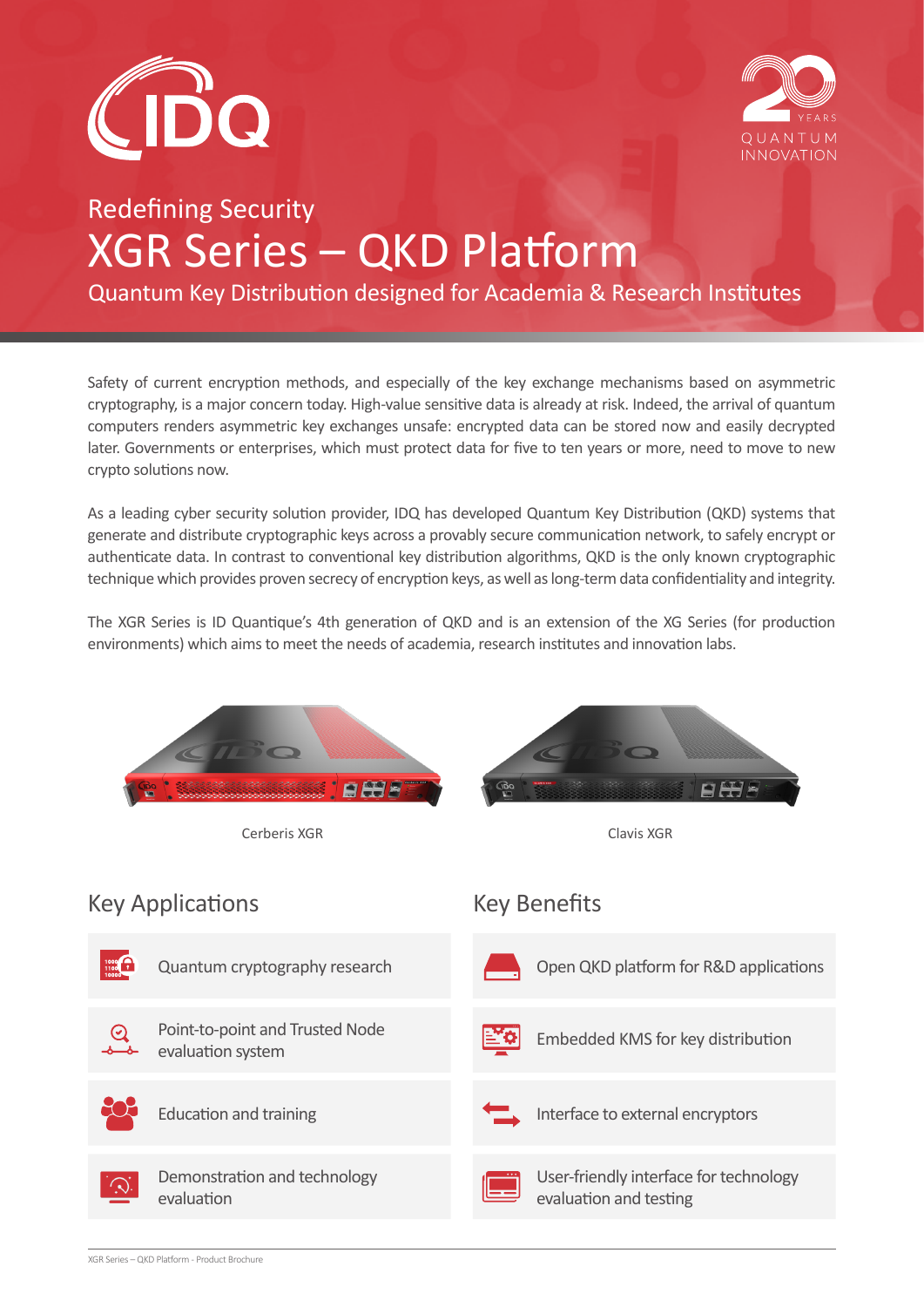

### A Quantum Key Distribution Research Platform

The XGR Series was designed as a research platform, with both automated and manual operations. The user can therefore experiment with different parameters and study various setups. IDQ's QKD products for academia & research institutes are well documented in scientific publications and have been extensively tested and characterized.



### THE XGR SERIES

The XGR Series Quantum Key Distribution Platform was developed by ID Quantique to serve as a versatile research tool for both academic and technology evaluation labs. The user can therefore experiment different parameter set-ups and configurations, in both automated and manual modes.

The XGR Series' platform comprises two stations: the transmitter unit, (Cerberis or Clavis) XGR-A (ALICE) and the receiver unit, (Cerberis or Clavis) XGR-B (BOB).

The XGR-A and XGR-B units are linked by the quantum channel, used for the key transmission. In addition, a Service Channel is used for synchronization and processing between the two units. Both channels are made of optical fiber strands, connected to the units with SFP transceivers and a single UPC connector for the quantum channel. Furthermore, the service channel can be reduced to a single fiber strand with SFP transceivers supporting bidirectional transmissions and can be multiplexed with other data channels.

Secure key exchange is possible over fibers with a maximum loss of 12 dB to 18 dB (typ. up to ninety kilometers) for a Cerberis XGR pair or 24 dB (typ. up to one hundred fifty kilometers) for a Clavis XGR pair, as well as over a single core using WDM. The optical platform is well documented in scientific publications and has been extensively tested and characterized.

The XGR Series also integrates a Key Management System (KMS) that manages key requests and key transfers between QKD optical systems and external encryptors. Key distribution to encryptors or any key consumer is performed over the secured QKD ETSI REST API or proprietary interfaces developed in partnership with major vendors.

A comprehensive software suite implements automated hardware operation and complete key distillation. The IDQ4P protocol of the XGR Series can stream out the sifted Keys before the QKD post processing is applied (esp. the error correction). Those keys correspond on Bob side to the detection values and on Alice side to the Qbits that were sent for those specific detections. With the sifted Keys the user can compare the two streams and verify the QBER of the system.

## OPTICAL SCHEMA



#### COW/BB84 optical schema

The Cerberis XGR uses the Coherent One-Way (COW) protocol, patented by IDQ. The transmitter, XGR-A, contains a laser, which emits a CW beam. The beam is subsequently modulated in intensity, to provide coherent optical pulses, with bit patterns corresponding to zeros and ones. The pulses are then attenuated to reach single photon levels. These pulses travel from the transmitter, XGR-A, over the quantum channel, to the receiver, XGR-B, where they are detected. In the receiver, some of the pulses reach the detector Z-axis, where they generate the key, and some of the pulses go through the monitoring interferometer and reach detector X-basis. They are used to monitor eavesdropping. The major differences with the BB84 scheme are that the COW protocol does not use an interferometer on Alice's side, does not apply phase modulation and requires only one detector for the X-basis.

Clavis XGR uses the BB84 optical scheme. The transmitter, XGR-A, contains a pulsed laser. The beam is subsequently modulated in intensity and phase, to provide optical pulses, with bit patterns corresponding to zeros and ones. The pulses are then attenuated to reach single photon levels. These pulses travel from the transmitter, XGR-A, over the quantum channel, to the receiver, XGR-B, where they are detected. Bits 0 and 1 are either on the detector Z-basis for intensity modulation and detectors X-basis for phase modulation. Eavesdropping monitoring is using information from both set of bases.

The wavelength of the laser used in the XGR platform is stabilized to a value on the ITU grid.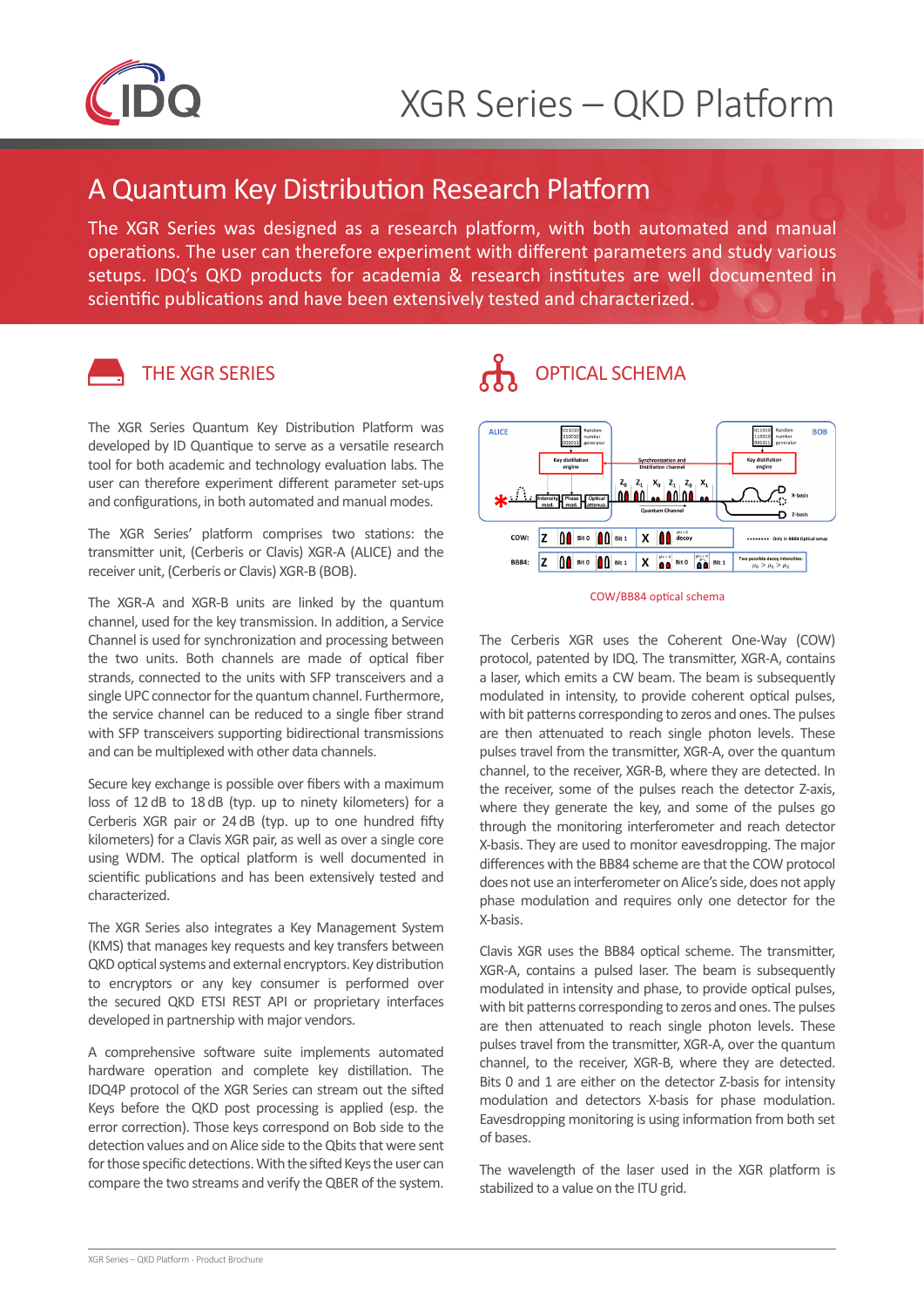

### Full real-time monitoring

Full monitoring tools that keep track in real time of the status and performance of the system in order to have the earliest warning of failures.

## KEY DISTILLATION

After the raw key material has been exchanged, it is first sifted to remove all undetected pulses and all unusable detections. Then, it is post-processed in order to correct errors and reduce the information to which an eavesdropper could have access to an arbitrarily low level. In the XGR platform, this process is fully implemented and automated to allow secure key exchange. It consists of five main steps:

**Sifting:** sifting removes the bits, which cannot be used in the key itself (for example when decoy sequences are sent).

**Key reconciliation:** key reconciliation relies on the Low Density Parity Code (LDPC) algorithm to remove errors; it is also used to estimate the bit error rate.

**Privacy Amplification:** PA uses the Wegman-Carter Strongly Universal Hashing to reduce the information, which may have leaked to an eavesdropper, to any chosen level. The set of Universal Hashing functions is constituted of Toeplitz matrices.

**Authentication:** authentication of the two stations is done through IT-secure polynomial Universal-Hashing with One-Time Pad encryption.

**Key material storage and management:** the final keys are stored and can be later accessed for verification, key usage and further analysis.



### SOFTWARE SUITE

#### **Graphical User Interface for configuration, parameter setup and monitoring**

The XGR Series' QMS Web application is a graphical interface application that can be used to control and operate the XGR platform. It provides access to some hardware parameters and allows the user to visualize processes ranging from system calibration to secure key exchange. It also allows to configure links between QKD and encryptors, to monitor the XGR systems and manage the XGR Devices' Firmwares.

#### **IDQ4P Communication Protocol for key streaming and key management**

The IDQ4P Communication Protocol is the proprietary communication protocol used for key transmission and management of the XGR platform. Users can write customized programs accessing the system to perform the tasks required by quantum key distribution. The protocol defines a key channel for the streaming of indexed keys and management/ control channels for startup/shutdown, SW/ FW updates, system notifications including events and alerts.

#### **QNET WebAPI for automated management and monitoring**

The QNET REST WebAPI used by the GUI can also be used directly to configure and monitor the XGR Devices.



Research platform with GUI for visualization of parameters and QKD processes

Advanced Key Management System (KMS)

Access to QKD parameters and sifted keys via API Full real-time monitoring and management system (QMS)

Manual & Automated operation Key delivery to external encryptors